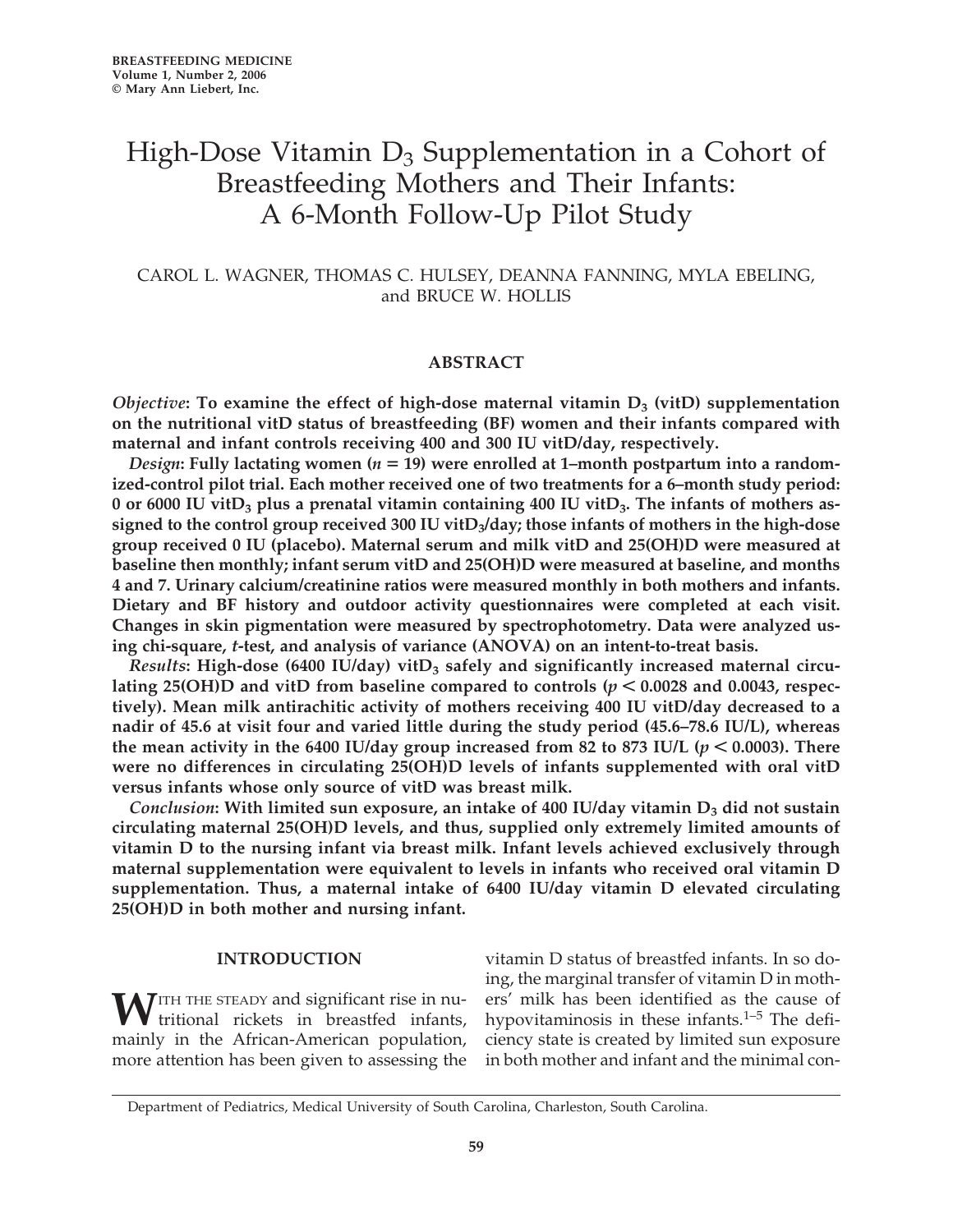tribution of dietary supplementation at the current adequate intake (AI) of 200 IU vitamin D/day in the mother.<sup>6,7</sup>

The premise that breast milk is deficient in vitamin D, and hence, the breastfeeding infant is deficient, has prompted health organizations (including the American Academy of Pediatrics) to recommend universal oral vitamin D supplementation of all breastfeeding infants to diminish the modern-day risk of vitamin D deficiency in this group. $8-10$  Yet, despite these recommendations, concerns about adherence to this recommendation have been noted.<sup>11</sup>

Historically, the vitamin D status of the lactating mother and her breastfeeding infant has been viewed as separate. Scientific data pertaining to vitamin D supplementation during lactation in the human subject are extremely scarce. The paucity of data partially results from concerns about vitamin D toxicity of daily intakes -2000 IU, rendering maternal supplementation to increase vitamin D levels in mother's milk as a nonviable treatment modality until recently. An additional issue is that the dietary recommended intake for vitamin D has not been made. In 1997, the Institute of Medicine reported the adequate intake (AI) for vitamin D (and not the DRI) as 200 IU vitamin D/day for a lactating adult, $12$  the same dose historically given to infants. When treating the infant alone, such therapy does not improve the vitamin D status of the mother, and in so doing, the vitamin D content (or antirachitic activity) of her milk remains low.

During the past 5 years, reports of prolonged supplementation with 50 times the current AI  $(10,000 \text{ IU/day})$  for up to 5 months has been shown to be safe in adult men and nonlactating women.13,14 To the authors' knowledge, only three prospective studies have been performed to evaluate vitamin D dosing in lactating women.7,15,16 The first study involved supplementation of lactating mothers in Finland with either 1000 or 2000 IU vitamin D/day for a period of 15 weeks. $17$  The rise in circulating 25(OH)D levels during this period of supplementation was 16 and 23 ng/mL for the 1000 and 2000 IU dose groups, respectively. A recent study performed in the authors' laboratory involved supplementing lactating mothers with 2000 and 4000 IU vitamin D/day for a period of 3 months.7 These data also demonstrated a rise in circulating maternal 25(OH)D levels. This rise was not as pronounced as observed in the earlier study,<sup>16</sup> most likely because vitamin  $D_2$  instead of vitamin  $D_3$  was utilized as the oral supplement. A recent publication clearly shows that vitamin  $D_2$  is inferior to vitamin  $D_3$  at maintaining circulating  $25(OH)D$  levels in humans.<sup>17</sup>

Using the Heaney regression model, $13$  a 400 IU/day intake of vitamin  $D_3$ —the standard dose in a prenatal vitamin prescribed to lactating women in the United States—will increase circulating 25(OH)D by 2.8 ng/mL following 5 months of supplementation in a healthy, nonlactating adult. It is estimated that  $\sim$ 20% of maternal vitamin D is transferred through milk to the exclusively breastfed infant.<sup>6</sup> Thus, based on the regression model, 400 IU/day maternal supplement will do little to sustain the nutritional vitamin D status of the mother or her nursing infant. The antirachitic content of human milk is quite variable and is affected by season, maternal vitamin D intake, form of vitamin D taken ( $D_2$  or  $D_3$ ), and race.<sup>6</sup> Cancela et al.<sup>18</sup> reported that circulating 25(OH)D levels in breastfed infants were directly related to the vitamin D content of mother's milk. Available evidence indicates that if the vitamin D status of the lactating mother is adequate, her nursing infant will maintain a "minimally normal" nutritional vitamin D status.<sup>19</sup> As noted, maternal supplementation with 1000 IU vitamin D/day had little effect on either *maternal* or *nursing infants*' circulating 25(OH)D values, but a regimen of 2000 IU/day improved the nursing infants' vitamin D status significantly.16

Based on the authors' previous pilot study and the findings of Vieth et al. $14,20$  and Heaney et al.13,21 it was hypothesized that high-dose vitamin  $D_3$  supplementation of 6400 IU/day would greatly improve the vitamin D status in both lactating women and their breastfeeding infants and that this form of supplementation would be superior to maternal supplementation with the current standard of 400 IU/day and comparable to infant oral vitamin  $D_3$  supplementation of 300 IU/day. The validity of this hypothesis was tested in a randomized, placebocontrolled pilot trial involving fully lactating mothers and their infants over a 6-month study period, the results of which are presented here.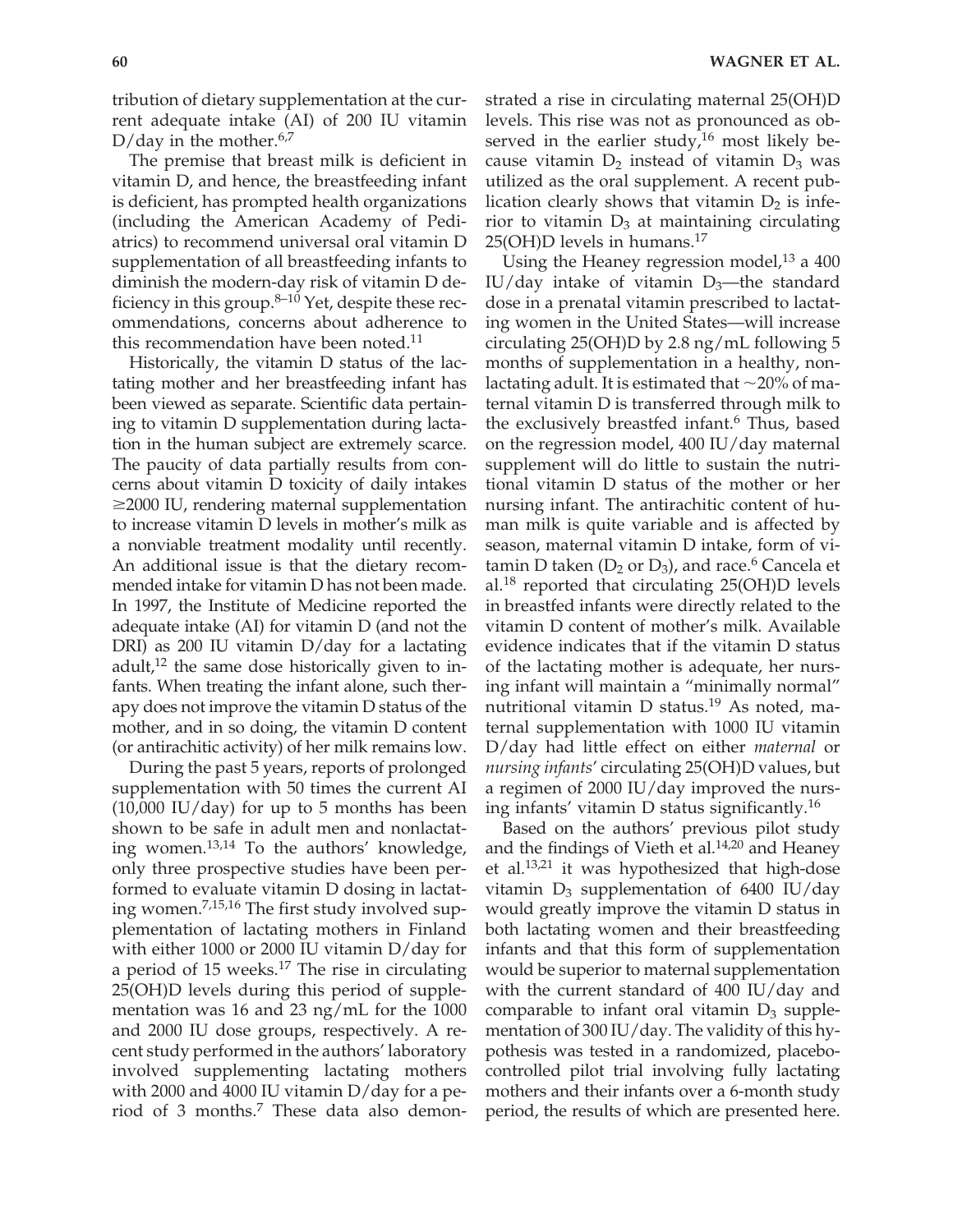# **METHODS**

#### *Subjects*

Approval for this study was granted by the Medical University of South Carolina's (MUSC) Institutional Review Board for Human Subjects, HR #11345 and the General Clinical Research Center (GCRC; Protocol #694). Fully lactating mothers $^{22}$  within 1 month postpartum were eligible for inclusion in the study if they planned to continue full breastfeeding for the next 6 months. The subjects were randomly divided into two groups. Exclusion criteria included preexisting type I or II diabetes, hypertension, parathyroid disease, and uncontrolled thyroid disease. Subjects were compensated for their participation with gift cards given at the end of each visit.

#### *Study design*

This was a randomized, double-blind, placebo-controlled trial of lactating mothers. After written informed consent, mothers were randomized to one of two vitamin D supplementation regimens: Group 1: 400 IU vitamin  $D_3$ /day (0 IU vitamin  $D_3$ , placebo and 1 prenatal vitamin containing 400 IU vitamin  $D_3$ ), or Group 2: 6400 IU vitamin  $D_3$ /day (6000 IU vitamin  $D_3$  and 1 prenatal vitamin containing 400 IU vitamin D<sub>3</sub>). The mothers also were provided with a liquid supplement to give to their nursing infants. Mothers in Group 1 were instructed to give their infant  $0.5$  mL (300 IU vitamin  $D_3$ )/day. Those mothers in Group 2 who were receiving 6400 IU vitamin  $D_3$ /day also were instructed to give to their infants  $0.5$  mL/day (0 IU vitamin  $D_{3}$ , placebo). In addition to the two group comparisons, each subject also served as her own control, establishing each mother's vitamin D status (circulating vitamin D and 25(OH)D levels) at 1 month then compared monthly at six additional time points. The vitamin D status of the infants in the two groups was compared at baseline and months 4 and 7.

#### *Sample size calculation*

This study was conducted using a proof of concept design utilized routinely in the pharmaceutical industry to demonstrate the clinical efficacy of a new drug or therapy using a small

number of patients. This design has a primary focus of providing key information to make rapid and effective decisions based on Phase I/IIa data. For this specific application, the authors' goal was to determine whether vitamin D supplementation of 6400 IU would result in circulating values of 25(OH)D exceeding 90 ng/mL (an upper limit of normal chosen to be well within safety parameters) in eight healthy, fully lactating mothers compared with the reference group receiving the standard dose of 400 IU vitamin  $D_3$ /day. All outcome markers were ratio-scaled and normally distributed.

#### *Block randomization*

Mothers were randomized to one of the two treatment groups using Proc Plan in SAS® (SAS Institute, Inc., Cary, NC). This program allowed for the input of number of strata and estimated sample size. Specifically, a list of random assignments was generated stratified by ethnicity. At the time of enrollment, the study coordinator accessed the randomization web page from the General Clinical Research Center (GCRC) web site developed uniquely for this investigation. After completing general registration procedures, selecting the appropriate ethnic group, and successfully supplying a password, the patient was assigned to one of two groups. Only the Research Pharmacy and the Data Coordinating Center were notified via the computer program that a patient had been newly enrolled, of the group assignment, and general registration information.

#### *Study protocol*

*Visit frequency*. Each lactating mother and her breastfeeding infant came to the General Clinic Research Center (GCRC) at MUSC monthly starting at 1 month postpartum for a total of seven study visits.

*Completion of questionnaires*. Questionnaires regarding sociodemographic information, baseline health status, and medical history were completed at the first visit. One week prior to each visit, including the first visit, each mother was asked to complete questionnaires regarding physical activity, sunlight exposure, type of clothing worn, and provide a breastfeeding his-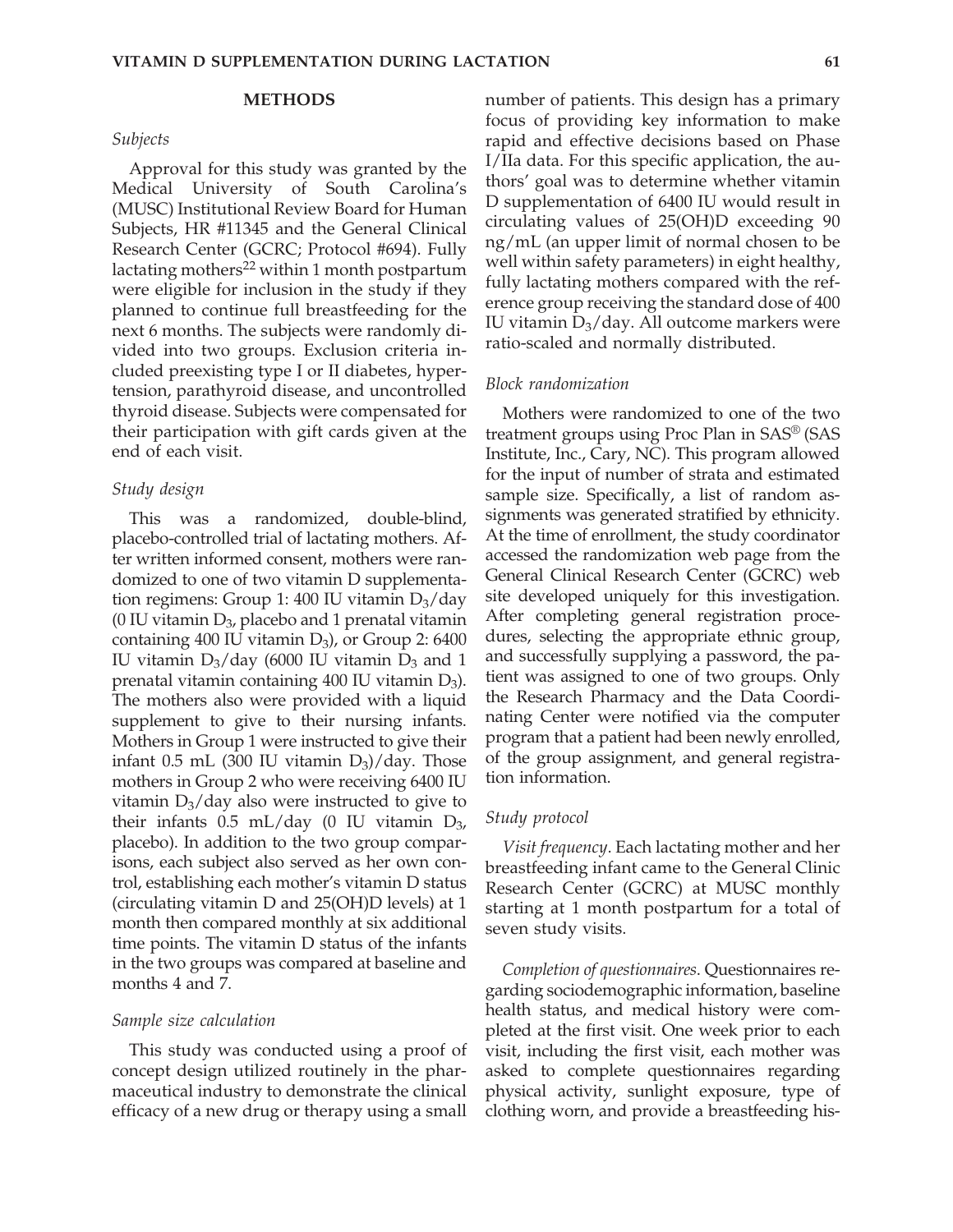tory log. An interim health history questionnaire for both mother and infant also was completed at each visit by the study coordinator, discussing type and frequency of acute illnesses such as respiratory, gastrointestinal, and other viral and/or bacterial illnesses. A review of medications and doctor's visits was obtained at that time. In addition, a detailed infant breastfeeding history was completed by the mother during the week before the scheduled visit and reviewed by the study coordinator at the study visit. Any supplementation with formula or other foods was noted and quantified.

*Maternal dietary intake*. Each mother completed a Block 1998.2 Food Frequency Questionnaire (FFQ) at the second visit to ascertain her generalized eating pattern, with specific calculation of calcium and vitamin D intake (Block Dietary Systems, Berkeley, CA). This questionnaire was chosen over food diaries or 3-day food records for the following reasons: (a) The questionnaire does not rely on memory as much as other validated methods. (b) Its readability is designed for lower literacy populations. (c) It accurately estimates individual and population-wide average daily intakes of all macronutrients and micronutrients. This tool has been validated and reproduced against other dietary intake tools.23–28 Each completed FFQ form was sent to the processing center (Berkeley, CA).

*Anthropomorphic measures*. At each GCRC study visit, maternal weight was obtained; maternal height was measured at visit one. Infant weight (kg), length (cm), and head circumference (cm) were obtained at each monthly visit.

*Blood, urine, and milk samples*. Maternal blood, urine, and milk samples were collected at each visit. Infant urine also was collected monthly; however, to minimize venipuncture in the young infants, infant blood samples were obtained at baseline (month 1) and then at months 4 and 7.

*Prenatal vitamins and vitamin D tablets*. The prenatal vitamins provided to the mothers in the study contained 400 IU vitamin  $D_3$  (United Research Labs, Philadelphia). Vitamin D<sub>3</sub> tablets (0, 2000, and 4000) were manufactured by Tishcon Corporation (Westberry, NY) a Good-Manufacturing-Practice (GMP) facility that met FDA production guidelines. To achieve the correct dosage of vitamin D supplementation, each mother took one prenatal vitamin and two vitamin D study tablets daily (*Group 1*: two tablets containing 0 IU vitamin  $D_3$  (placebo), identical in appearance to the other vitamin D tablets. *Group 2*: One tablet containing 2000 IU vitamin  $D_3$  and one tablet containing 4000 IU vitamin  $D_3$  for a total of 6000 IU vitamin  $D_3$ ). The total vitamin  $D_3$  intake of mothers in Groups 1 and 2 was 400 IU and 6400 IU/day, respectively.

*Infant multivitamin preparation*. The multivitamin liquid preparation (polyvitamin drops, Rx Choice®, High Tech Pharmacal, Corp., Amityville, NY) provided for the infants contained 300 IU vitamin  $D_3/0.5$  cc dispensed via a tuberculin syringe. A placebo preparation identical in appearance, taste, and smell to the polyvitamin drops was manufactured by MUSC's research pharmacy. Each mother was instructed on how to properly administer the vitamin preparation to her infant by a physician or registered nurse.

*Adherence to medication regimen*. Adherence to the prescribed vitamin D supplementation regimen of 1 prenatal vitamin and the vitamin D supplement was measured by maternal self-report and pill counts at each follow-up visit. Adherence to the regimen was defined as  $\geq$ 90% (# pills taken divided by anticipated number of pills to be consumed between study visits). Similarly, adherence with polyvitamin study drops prescribed for each infant was defined as -90% (starting volume minus volume of polyvitamin D remaining divided by anticipated volume of drops to be consumed between study visits).

*Determination of skin pigmentation*. Skin pigmentation changes were monitored monthly in mother and infant using the SmartProbe 400 (IMS, Inc., Milford, CT), a spectrophotometer device that measures degrees of pigmentation on a continuous scale from 0 to 100, 0 being absolute black and 100 being absolute white. Each mother had pigmentation measurements recorded from her exposed forearm, underarm, and stomach, with two readings averaged and recorded. Each infant had pigmentation measurements recorded from the forearm and upper thigh. Of note, mothers were instructed to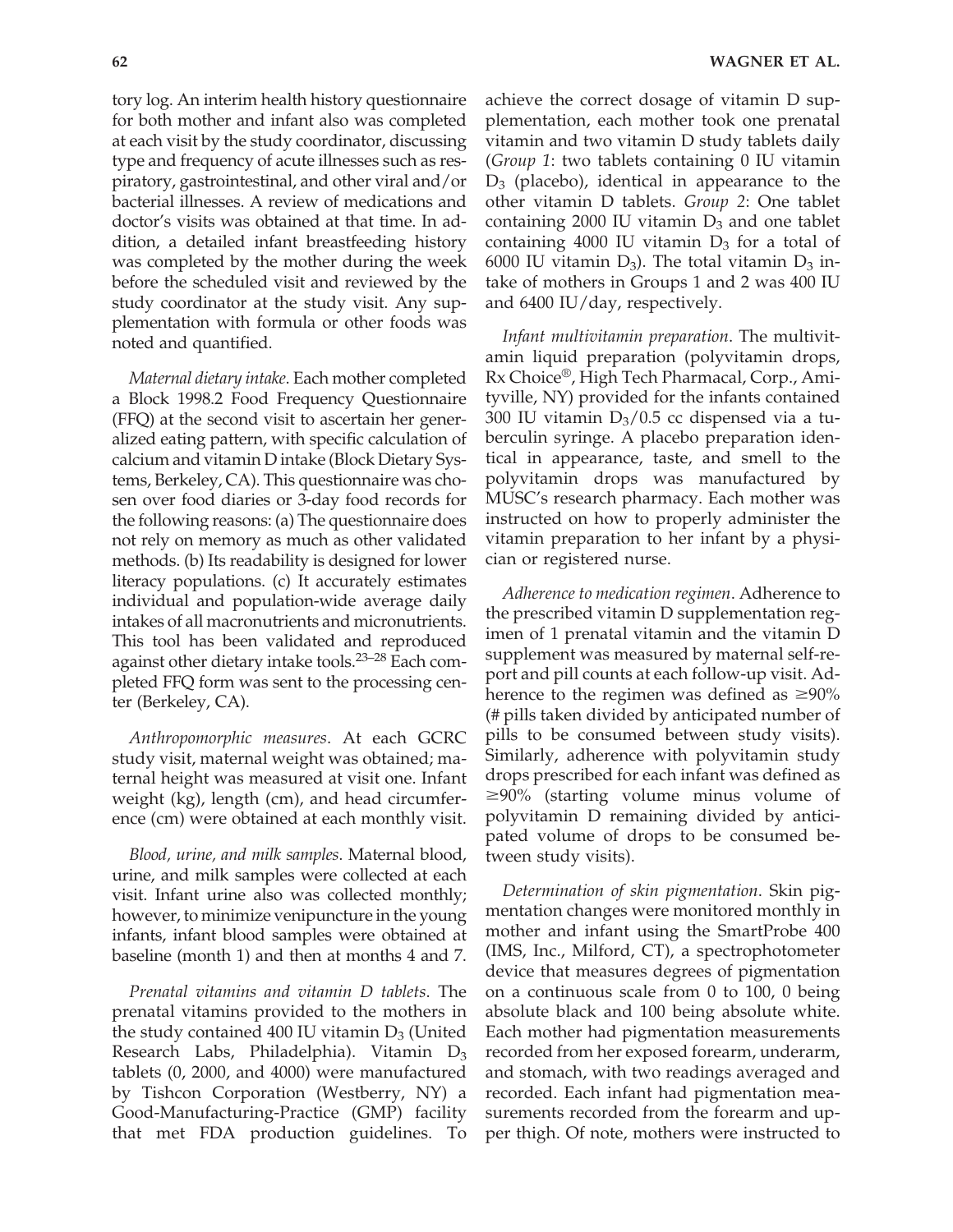use sunscreen if outdoors for more than 15 minutes and avoid direct sunlight exposure of their infants during the first 6 months.

#### *Laboratory measurements*

Total calcium, phosphorus, vitamins  $D_3$  and  $25(OH)D<sub>3</sub>$  were measured in both maternal and infant blood samples by established methods.29 Mother's milk was assessed for vitamin D antirachitic activity by measuring vitamin  $D_3$  and  $25(OH)D<sub>3</sub>$  concentrations in the milk, which was converted into biological activity using reference data from biological activity assays.<sup>30</sup>

Total blood calcium and urinary calcium and creatinine levels were measured by the Clinical Chemistry Laboratory of the GCRC at MUSC. Circulating and milk levels of vitamin  $D_3$  and 25(OH) $D_3$  were determined by the investigators using high-performance liquid chromatography and radioimmunoassay techniques as described.31–33

#### *Statistical methods*

The analysis was undertaken with an "Intention to Treat" perspective in which all individuals randomized to one group were considered to be within that group throughout the analysis, irrespective of their adherence to the vitamin supplementation regimen.<sup>34</sup> Thus, Groups 1 and 2 were compared at entrance into the study to detect potential differences with regard to sociodemographic and baseline clinical characteristics. The main variables of interest were maternal and infant total circulating 25(OH)D and milk antirachitic activity over time in months. Data were analyzed with SAS software<sup>35</sup> using student's *t*test, McNemar's chi-squared test, and repeated ANOVA measures. Repeated sampling provided the opportunity to examine the changes in blood chemistry by group over time. These trends also were examined by use of repeated measures analysis of variance.

#### **RESULTS**

A convenience sample of 19 fully lactating women (15 white, two Hispanic, and two black) was enrolled within the first month postpartum, 10 in Group 1 (400 IU vitamin  $D/day$ ) and 9 in Group 2 (6400 IU vitamin D/day). The groups did not differ by age, ethnicity profile, insurance status, number of pregnancies, pregnancy interval, infant gender, birth weight, or gestational age (Table 1). Of the 19 women, 10 completed the study, four have completed through visit 5, and five stopped participation between visits 1 and 4 because of the cessation of breastfeeding.

The women who completed the study were either exclusively or fully breastfeeding, with confirmation of infant dietary intake by a detailed dietary log and monthly interview. There were no differences between the groups in terms of dietary profiles, outdoor activities, and changes in skin pigmentation from baseline. There was an increase in degree of skin pigmentation during warmer months that was

| Characteristic                 | 400 IU Vitamin $D_3/d$ group<br>$(n = 10)$ | 6400 IU Vitamin $D_3/d$ group<br>$(n = 9)$ |  |
|--------------------------------|--------------------------------------------|--------------------------------------------|--|
| Maternal age (yr)              |                                            |                                            |  |
| Mean $\pm$ SD                  | $30.3 \pm 3.3$                             | $28.3 \pm 5.9$                             |  |
| Maternal ethnicity             |                                            |                                            |  |
| African American $[n (%)]$     | $1(11.1\%)$                                | $1(11.1\%)$                                |  |
| White $[n \ (\%)]$             | $6(66.7\%)$                                | $8(88.9\%)$                                |  |
| Hispanic $[n (%)]$             | $2(22.2\%)$                                | 0                                          |  |
| Median number of pregnancies   | 2.0                                        | 2.0                                        |  |
| Range                          | $(1-6)$                                    | $(1-4)$                                    |  |
| Mean interpregnancy interval   |                                            |                                            |  |
| Months $\pm$ SD                | $24.9 \pm 21.2$                            | $29.2 \pm 24.9$                            |  |
| Median interpregnancy interval | 24.0                                       | 27.5                                       |  |
| Infant gender (female/male)    | 5/4                                        | 4/6                                        |  |
| Birth weight (grams)           |                                            |                                            |  |
| Months $\pm$ SD                | $3,435.6 \pm 440.0$                        | $3,614.2 \pm 349.8$                        |  |
| Gestational age                |                                            |                                            |  |
| Weeks $\pm$ SD                 | $38.8 \pm 1.2$                             | $39.2 \pm 0.7$                             |  |
|                                |                                            |                                            |  |

TABLE 1. MATERNAL INFANT CHARACTERISTICS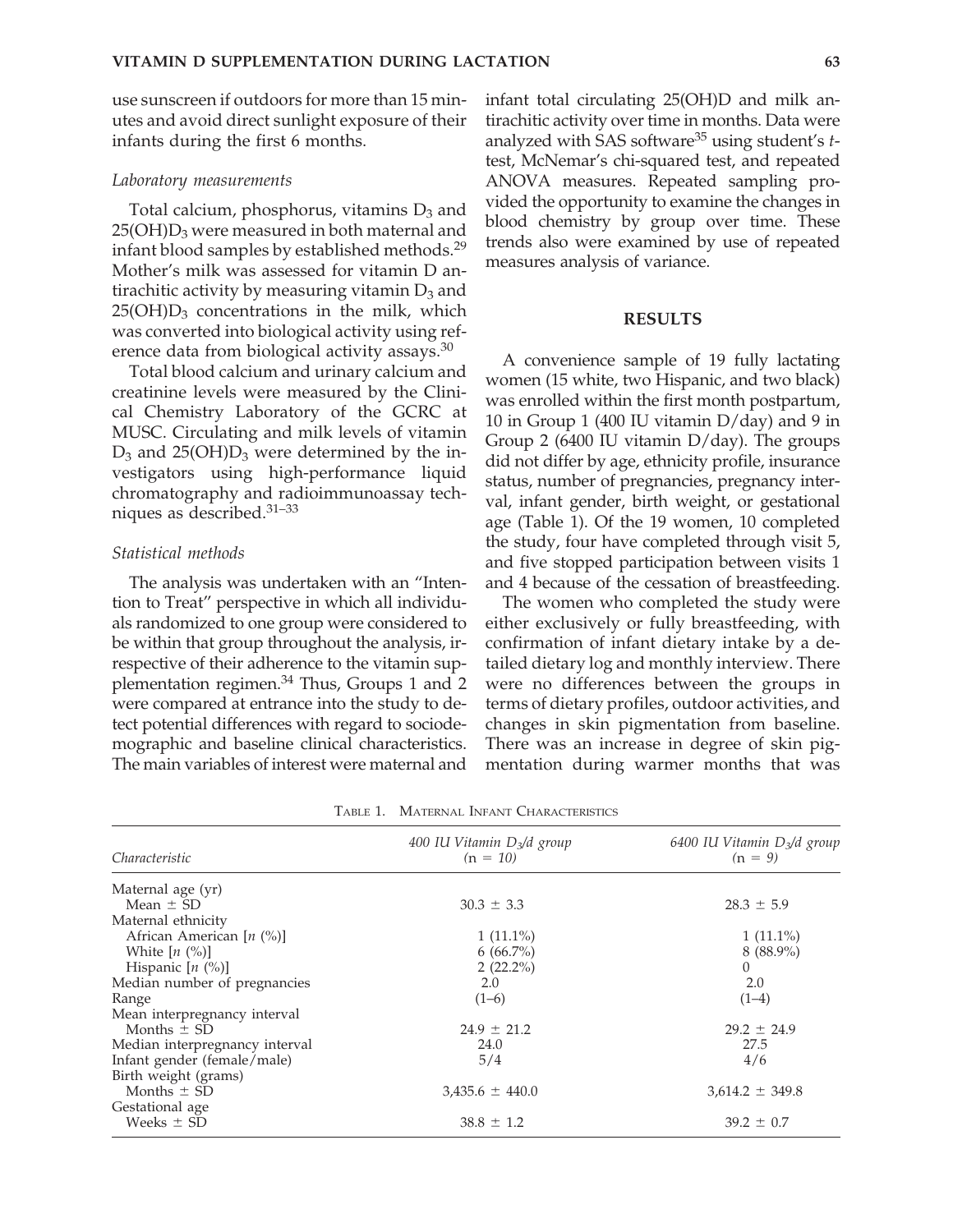|                     |                 | 400 IU Vitamin $D_3/d$ |                 | 6400 IU Vitamin $D_3/d$ |                 |                 |
|---------------------|-----------------|------------------------|-----------------|-------------------------|-----------------|-----------------|
|                     | Visit 1         | Visit 4                | Visit 7         | Visit 1                 | Visit 4         | Visit 7         |
| Serum calcium       |                 |                        |                 |                         |                 |                 |
| Maternal            | $9.1 \pm 1.3$   | $9.5 \pm 0.4$          | $9.5 \pm 0.1$   | $9.4 \pm 0.4$           | $9.3 \pm 0.3$   | $9.5 \pm 0.3$   |
| Infant              | $10.0 \pm 0.3$  | $10.0 \pm 0.2$         | $9.8 \pm 0.3$   | $10.2 \pm 0.2$          | $10.3 \pm 0.2$  | $10.2 \pm 0.3$  |
| Urinary Ca/Cr ratio |                 |                        |                 |                         |                 |                 |
| Maternal            | $0.07 \pm 0.05$ | $0.10 \pm 0.06$        | $0.16 \pm 0.18$ | $0.07 \pm 0.04$         | $0.16 \pm 0.11$ | $0.08 \pm 0.02$ |
| Infant              | $0.5 \pm 0.4$   | $0.5 \pm 0.3$          | $0.3 \pm 0.2$   | $0.4 \pm 0.2$           | $0.9 \pm 0.4$   | $0.6 \pm 0.5$   |

TABLE 2. SERUM AND URINE CHEMISTRIES OF MOTHER AND INFANTS AS A FUNCTION OF VITAMIN D DOSEa

 $a_p < 0.05$ ; no statistically significant differences between groups at all visits.

similar in both groups. Based on pill counts and measurement of multivitamin liquid remaining, there were no differences in adherence to the prescribed regimen between the two study groups. Both groups had  $\geq$ 80% overall maternal compliance with vitamin D tablet intake; however, both groups had lower compliance with infant vitamins with rates as low as 61%.

As shown in Table 2, maternal and infant serum calcium and phosphorus levels and urinary calcium to creatinine ratios remained in the normal range for both groups. There were no adverse events or serious adverse events related to vitamin D supplementation.

Growth patterns of the infants as measured by infant weight, head circumference, length and BMI were similar between the groups throughout the study period (Table 3). The health characteristics of the two groups also were similar.

As shown in Table 4, the maternal groups did not differ as a function of dietary components. Both groups met the dietary recommended intake for lactating women with respect to total protein, fat, and carbohydrate intakes, and in fact, exceeded the recommended intake for both fat and carbohydrates. Each group met the DRI for calcium, phosphorus, and magnesium, and the current AI for vitamin D of 200 IU/day.<sup>12</sup>

As shown in Figure 1, the total circulating 25(OH)D levels of mothers in Group 1 decreased through visit 5 reaching a nadir of  $25.9 \pm 9.1$ ; there was slight improvement at visits 6 and 7 that corresponded to increased outdoor activities and sun exposure. Mothers in Group 2 had an immediate increase in 25(OH)D levels that was sustained throughout the study period. Despite the increased outdoor activities and an increase in sunlight ex-

| Anthropomorphic                |                        |                         |         |  |  |
|--------------------------------|------------------------|-------------------------|---------|--|--|
| measures                       | 400 IU Vitamin $D_3/d$ | 6400 IU Vitamin $D_3/d$ | p-Value |  |  |
| Infant BMI                     |                        |                         |         |  |  |
| Visit 1                        | $15.9 \pm 0.8$         | $14.9 \pm 2.2$          | 0.30    |  |  |
| Visit 4                        | $17.0 \pm 0.7$         | $16.8 \pm 2.3$          | 0.87    |  |  |
| Visit 7                        | $16.9 \pm 0.5$         | $18.5 \pm 0.1$          | 0.22    |  |  |
| Infant weight (kg)             |                        |                         |         |  |  |
| Visit 1                        | $4.7 \pm 0.4$          | $4.6 \pm 0.7$           | 0.80    |  |  |
| Visit 4                        | $6.7 \pm 0.5$          | $6.6 \pm 0.8$           | 0.91    |  |  |
| Visit 7                        | $7.6 \pm 0.8$          | $8.4 \pm 1.1$           | 0.30    |  |  |
| Infant head circumference (cm) |                        |                         |         |  |  |
| Visit 1                        | $37.9 \pm 1.0$         | $37.6 \pm 1.7$          | 0.68    |  |  |
| Visit 4                        | $41.7 \pm 0.8$         | $41.2 \pm 1.6$          | 0.53    |  |  |
| Visit 7                        | $44.3 \pm 0.9$         | $43.6 \pm 0.9$          | 0.27    |  |  |
| Infant length (cm)             |                        |                         |         |  |  |
| Visit 1                        | $54.6 \pm 1.1$         | $55.9 \pm 2.9$          | 0.29    |  |  |
| Visit 4                        | $62.4 \pm 1.7$         | $62.8 \pm 1.9$          | 0.75    |  |  |
| Visit 7                        | $65.5 \pm 1.8$         | $69.3 \pm 2.9$          | 0.06    |  |  |

TABLE 3. ANTHROPOMORPHIC MEASUREMENTS OF INFANTS DURING 6-MONTH STUDY PERIOD BY MATERNAL VITAMIN D3 DOSE

BMI, weight(kg)/height2 [m2].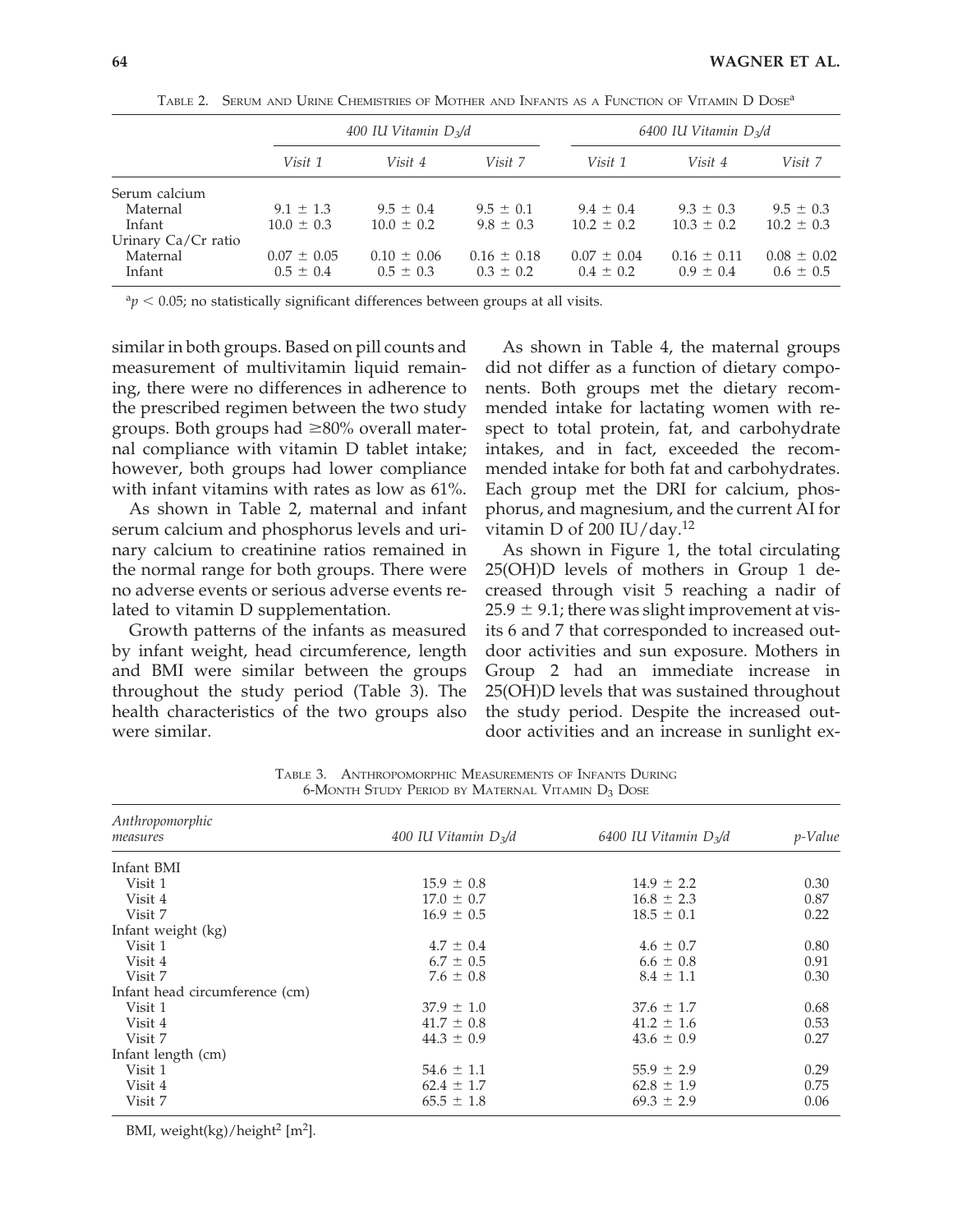posure that paralleled group 1, after achieving steady-state by month 3, there was very little change in maternal 25(OH)D from months 3 to 7. There were no differences between the two groups in terms of exercise, outdoor activities, or skin pigmentation changes throughout the study period to account for the differences in 25(OH)D.

Serum maternal vitamin  $D_3$  levels showed a pattern similar to circulating 25(OH)D. As shown in Figure 2, maternal serum vitamin  $D_3$ levels of mothers in Group 1 were minimal, with a slight increase from 2.1 at baseline to 5.3 and 4.0 at visits 6 and 7, again corresponding to increased outdoor activities and sunlight exposure. In comparison, there was a dramatic and sustained increase in maternal serum vitamin D levels in Group 2, increasing from a mean of 4.1 to 39 by visit 4.

Compared to Group 1, the mean milk antirachitic activity in Group 2 significantly increased to 873 IU/L ( $p < 0.0003$ ; Fig. 3), which resulted in a dramatic rise in infant circulating 25(OH) levels. In fact, as shown in Figure 4, this rise in infant 25(OH)D was almost identical to that in the infants receiving 300 IU/d vitamin  $D_3$  directly via oral supplementation.

### **DISCUSSION**

In this pilot study of lactating women randomized to either 400 or 6400 IU vitamin  $D_3$ /day, there were significant differences in the vitamin D status of the women. Compared to a maternal intake of 400 IU vitamin  $D_3$ /day, a maternal intake of 6400 IU vitamin  $D_3$ /day was associated with a dramatic increase in both circulating maternal vitamin  $D_3$  and 25(OH)D; however, this increase appeared to be limited and controlled with steady-state achieved by visit 3. The current standard dose of 400 IU/day vitamin D, the concentration in prenatal vitamins prescribed to lactating women con-

| Dietary component                       | 400 IU Vitamin $D_3/d$ group | 6400 IU Vitamin $D_3/d$ group | p-Value |
|-----------------------------------------|------------------------------|-------------------------------|---------|
| Total protein (g/day)                   |                              |                               | 0.76    |
| Mean $\pm$ SD                           | $88.0 \pm 46.0$              | $93.7 \pm 33.0$               |         |
| DRI: $71 g/day$                         |                              |                               |         |
| Dietary calories as protein             |                              |                               | 0.61    |
| Mean $% \pm SD$                         | $15.4 \pm 3.1$               | $16.4 \pm 3.4$                |         |
| Total fat (g/day)                       |                              |                               | 0.51    |
| Mean $\pm$ SD                           | $89.6 \pm 33.0$              | $100.1 \pm 24.7$              |         |
| DRI: 20-35 g/day                        |                              |                               |         |
| Dietary calories as fat                 |                              |                               | 0.55    |
| Mean $% \pm SD$                         | $36.9 \pm 4.3$               | $38.9 \pm 7.3$                |         |
| Total carbohydrates (g/day)             |                              |                               | 0.91    |
| Mean $\pm$ SD                           | $267.8 \pm 94.4$             | $273.7 \pm 101.0$             |         |
| DRI: 210 g/day                          |                              |                               |         |
| Dietary calories as carbohydrates       |                              |                               | 0.51    |
| Mean $% \pm SD$                         | $48.6 \pm 3.9$               | $46.9 \pm 8.5$                |         |
| Total calcium (mg; mean ± SD)           | $1,116.8 \pm 587.3$          | $1,133.2 \pm 286.7$           | 0.95    |
| DRI (1): 1300 mg $\leq$ 18 years old    |                              |                               |         |
| 1000 mg $> 18$ years old                |                              |                               |         |
| Total vitamin $D$ (IU; mean $\pm$ SD)   | $273.6 \pm 274.5$            | $272.6 \pm 114.5$             | 0.99    |
| AI (1): 200 IU/day                      |                              |                               |         |
| Total phosphorus (mg; mean $\pm$ SD)    | $1,536.9 \pm 718.2$          | $1,642.6 \pm 344.9$           | 0.72    |
| DRI (1): 1250 mg $\leq$ 18 years old    |                              |                               |         |
| $700 \text{ mg} > 18 \text{ years}$ old |                              |                               |         |
| Total magnesium (mg; mean $\pm$ SD)     | $328.4 \pm 140.7$            | $341.9 \pm 100.4$             | 0.84    |
| DRI (1): 360 mg $\leq$ 18 years old     |                              |                               |         |
| $310 \text{ mg} > 18 \text{ years}$ old |                              |                               |         |
| Dairy servings/day (mean $\pm$ SD)      | $2.7 \pm 1.9$                | $2.4 \pm 1.2$                 | 0.76    |
| DRI: 3-4 servings/day                   |                              |                               |         |
| Or $24 \text{ oz}/24 \text{ h}$         |                              |                               |         |
| Total Kcal/day (mean $\pm$ SD)          | $2,213 \pm 809$              | $2,341 \pm 555$               | 0.73    |

TABLE 4. MATERNAL DIETARY INTAKE BY FOOD FREQUENCY QUESTIONNAIRE

From: 1997 Standing Committee on the Scientific Evaluation of Dietary Reference Intakes. Dietary Reference Intakes: Calcium, Phosphorus, Magnesium, Vitamin D and Fluoride. National Academy Press, Washington, D.C.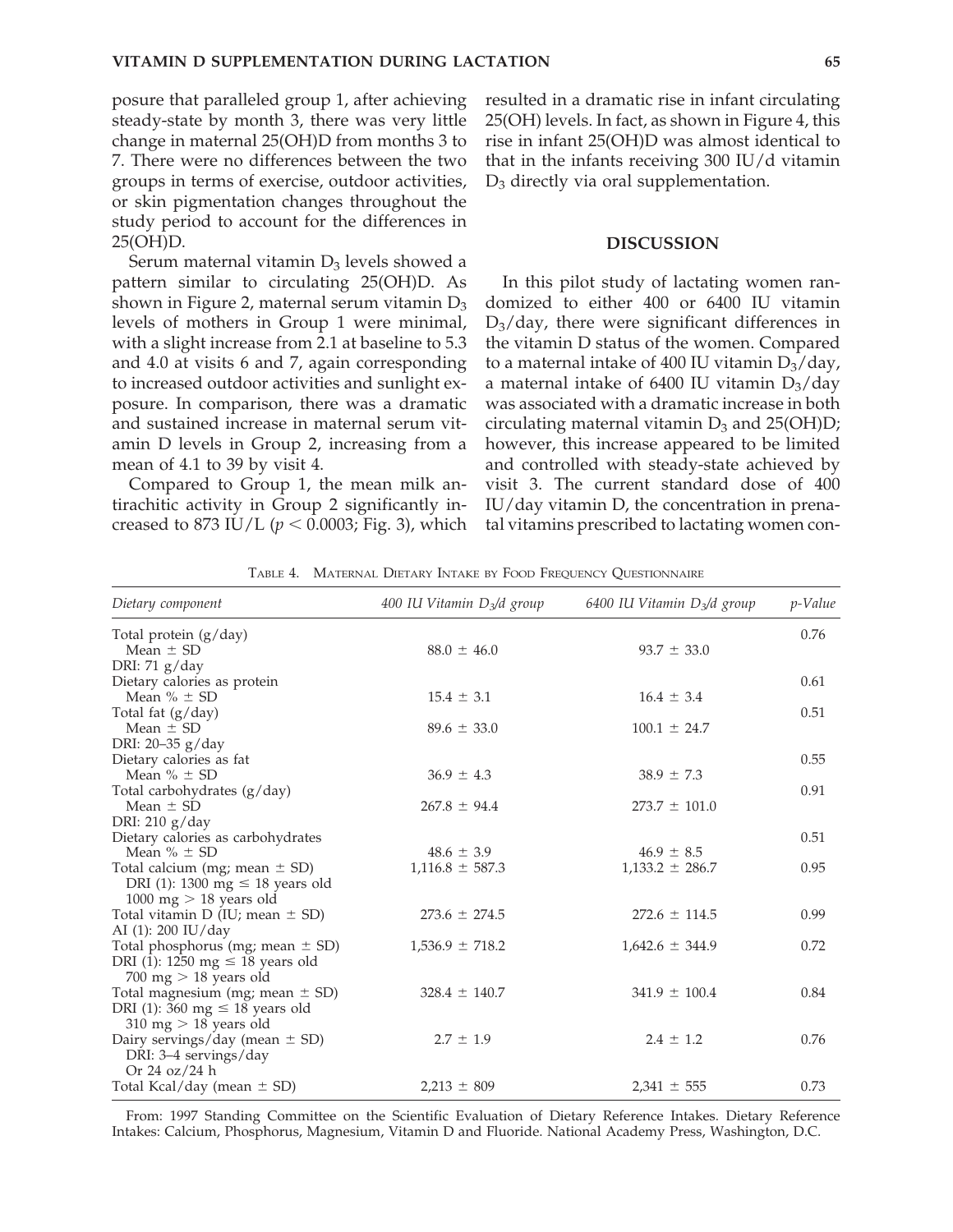

**FIG. 1.** Maternal 25(OH) status: 400 IU versus 6400 IU vitamin  $D_3$ /day supplementation regimen.

tributed little to the vitamin D nutritional status of mother and her nursing infant, with 25(OH)D levels reflecting seasonal variation. In comparison, maternal supplementation of 6400 IU vitamin  $D_3$ /day appeared to be safe and ensured adequate nutritional vitamin D status of both the mother and her nursing infant independent of season.

In both groups, the vitamin D content of human milk was directly related to the lactating mother's vitamin D status. Vitamin D status in this case refers to both circulating vitamin D and 25(OH)D. In lactating mothers taking 400 IU/day vitamin D, it was previously found that human milk contains 33 to 68 IU/L antirachitic activity.36 In the authors' more recent supplementation study, in women at baseline taking 400 IU/day vitamin D ( $n = 35$ ), the mean antirachitic activity of the milk was  $37.9 \pm 10.7$ IU/L.7 There was a dramatic increase in mean antirachitic activity of milk from mothers sup-

plemented with 6400 IU vitamin  $D_3$ /day, confirming the hypothesis that maternal vitamin D supply to the infant is directly related to maternal vitamin D status. It is estimated from these data that daily maternal intakes of 6400 IU/day of vitamin D will result in raising the antirachitic activity of their milk to 500 to 800 IU/L. As shown in this study, this level of antirachitic activity in human milk was sufficient for the nursing infant to maintain adequate circulating levels of 25(OH)D, and in fact, was comparable to infants receiving oral vitamin D supplementation. Additional, larger scale studies with more diversified ethnic/racial groups must be conducted to confirm these preliminary findings.

In the 1980s, antirachitic activity of human milk from mothers receiving 400 IU vitamin D/day was defined with sensitive assay technology to be 20 to 70 IU/L. $31,37,38$  Further, almost all of the activity was attributable to vitamin D and 25(OH)D.<sup>37</sup> These studies also demon-



**FIG. 2.** Maternal serum vitamin D status: 400 IU versus 6400 IU vitamin  $D_3/day$ supplementation regimen.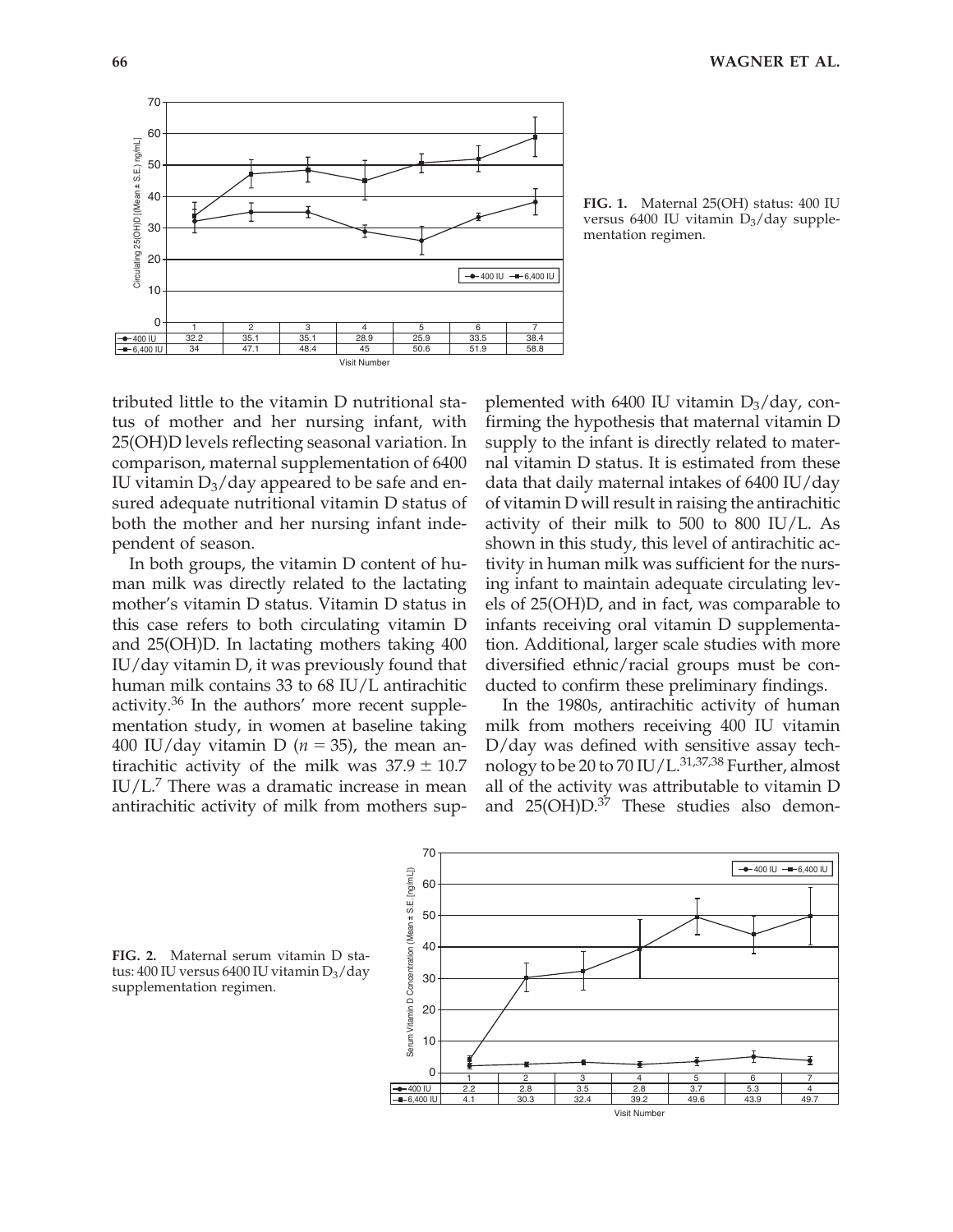

**FIG. 3.** Milk antirachitic activity as a function of maternal vitamin  $D_3$  dose: 400 vs. 6400 IU/day.

strated that dietary maternal vitamin D supplementation and ultraviolet (UV) light exposure increased the vitamin D content of human milk. $31,39,40$  Specker et al. $41$  determined that the antirachitic content of human milk was lower in black than white mothers. This difference was attributed to variation in dietary intake of vitamin D and UV exposure. An interesting study involving a woman with hypoparathyroidism who was treated with 100,000 IU/day vitamin D for the maintenance of her plasma calcium throughout pregnancy delivered a normal child at term and then breastfed her infant.<sup>30</sup> Analysis of breast milk from this mother showed it to contain over 7000 IU/L of antirachitic activity. In a recent study by the authors' group involving lactating mothers receiving up to 4000 IU vitamin  $D_2$ /day, the antirachitic activity of their milk did not rise  $\geq$ 200 IU/L.<sup>7</sup> This was disappointing and largely resulted from the relative inability of vitamin  $D_2$  to raise circulating 25(OH)D in humans.6,17 However, in the current

60

study the efficacy of daily doses of 6400 IU vitamin  $D_3$  maternal oral supplementation in achieving antirachitic activity in milk  $\geq 500$ IU/L supports the premise that the vitamin D content of human milk can be influenced by maternal diet and/or UV exposure. Conversely, if a lactating mother has limited exposure and/or limited vitamin D intake (such as occurs with the current 400 IU/day AI), the vitamin D content of her milk will be poor, especially if she has darker pigmentation. Although supplementation of the infant with vitamin D *may* ameliorate the problem in that age group, it does not address the needs of the mother. By treating the mother with a sufficient dose of vitamin D, both the mother and her recipient infant will achieve normal vitamin D status. The authors strongly believe that the AI of 200 IU vitamin  $D_3$ /day and the current practice of prescribing prenatal vitamins containing  $400$  IU vitamin  $D_3$  per tablet is woefully inadequate, especially in darkly pigmented individuals.



**FIG. 4.** Infant circulating 25(OH)D as a function of maternal supplementation (400 IU versus 6400 IU vitamin  $D_3$ /day) and infant supplementation (300 IU versus 0 IU vitamin  $D_3$ /day).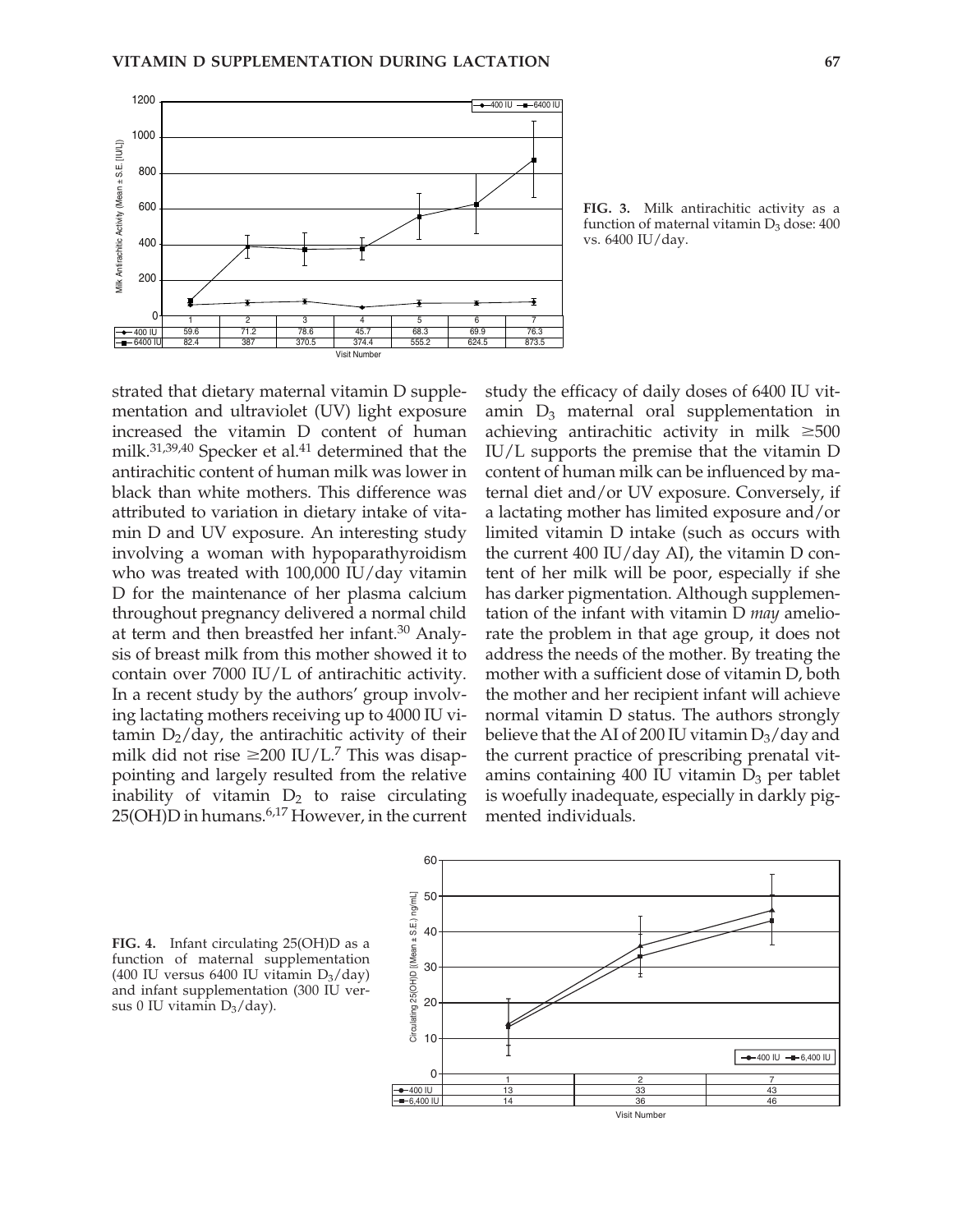Despite the small sample size of this study, it is clear that a daily dose of 400 IU vitamin  $D_3$  does little to change the nutritional vitamin D status of adults, whether lactating or not. Only with increased sunlight exposure in the 400 IU/day group between visits 5 and 7 did vitamin D status improve. Other studies support this premise.13,14,20,21,42–45 In order to achieve optimal circulating concentrations of 25(OH)D, what then should the AI for vitamin D be in the adult, especially the adult who is lactating? Before that question can be answered, the optimal concentration of circulating 25(OH)D needs to be determined.

Most studies have concentrated on how much vitamin D is required to avoid deficiency. Available evidence in which circulating intact PTH and 25(OH)D were measured in adult patients indicates that secondary hyperparathyroidism occurs when serum 25(OH)D values fall below the range of 15 to 20 ng/mL.<sup>46–48</sup> A recent report by Vieth et al.<sup>43</sup> demonstrates that maximal suppression of PTH by circulating  $25(OH)D$  occurs at  $>80$  nmol (32 ng/mL)  $25(OH)D$ . Heaney et al. <sup>21</sup> have demonstrated in normal adults that intestinal calcium absorptive performance is reduced in individuals who exhibit circulating 25(OH)D levels of 20 ng/mL compared with subjects with circulating levels  $>32$  ng/mL. They concluded that individuals with circulating 25(OH)D levels at the low end of the current reference range may not be getting the full benefit from their calcium intake. Recent, additional retrospective and interventional studies suggest that circulating 25(OH)D needs to exceed 32 ng/mL (80 nmol/L) to maximize skeletal integrity.49,50 In lactating women and their infants, it will be necessary to determine optimal 25(OH)D levels in a range of values that ensures both maternal and infant optimization as defined by various biomarkers. It is only with larger, well-designed studies that such data will be generated.

Health professionals need to think of vitamin D in more global terms. For instance, increased circulating 25(OH)D has been linked to improved glucose handling and  $\beta$ -cell function.<sup>51</sup> More importantly, the role of vitamin D and the innate immune system has now been elegantly described with profound implications.<sup>52</sup> Some of this data, as well as additional studies, have been summarized in a recent review regarding

the optimization of circulating 25(OH)D levels.<sup>53</sup> The long-term consequences of chronic vitamin D deprivation are just beginning to be understood. Although the effects of acute vitamin D deprivation have been well described and result in rickets in the rapidly growing child and osteopenia and osteoporosis in the mother, the link with disease states that may take years to manifest has been established only recently. Beyond bone, there is increasing evidence of the serious consequences of chronic vitamin D deprivation, including decreased bone mass in later life, as well as increased risks of autoimmune diseases such as multiple sclerosis, rheumatoid arthritis, periodontal disease, infections, type I diabetes, neoplasia, myopathy, and depression.<sup>54–68</sup>

Based on the authors' pilot data, it has been shown that 6400 IU/day vitamin  $D_3$  eliminates hypovitaminosis D in both mother and infant. Infants receiving milk from mothers replete in vitamin D have circulating 25(OH)D levels comparable to infants receiving oral vitamin D supplementation. Larger, multisite studies are needed to confirm these findings across a more diverse population of lactating women and their infants.

#### **ACKNOWLEDGMENTS**

This work was funded in part from a grant from the University Research Committee, from the General Clinical Research Center, Medical University of South Carolina, Charleston, SC, NIH #RR01070 and NIH 5R01HD043921-03.

The authors would like to thank Dr. Frank Greer for his thoughtful comments during the preparation of this manuscript.

#### **REFERENCES**

- 1. Bachrach S, Fisher J, Parks JS. An outbreak of vitamin D deficiency rickets in a susceptible population. *Pediatrics* 1979;64:871–877.
- 2. Taha SA, Dost SM, Sedrani SH. 25(OH)D and total calcium: Extraordinarily low plasma concentrations in Saudi mothers and their neonates. *Pediatric Res* 1984;18:739–741.
- 3. Elidrissy ATH, Sedrani SH, Lawson DEM. Vitamin D deficiency in mothers of rachitic infants. *Calcif Tissue Int* 1984;36:266–268.
- 4. Sills I, Skuza K, Horlick M, et al. Vitamin D deficiency rickets. Reports of its demise are exaggerated. *Clin Pediatr* 1994;33:491–493.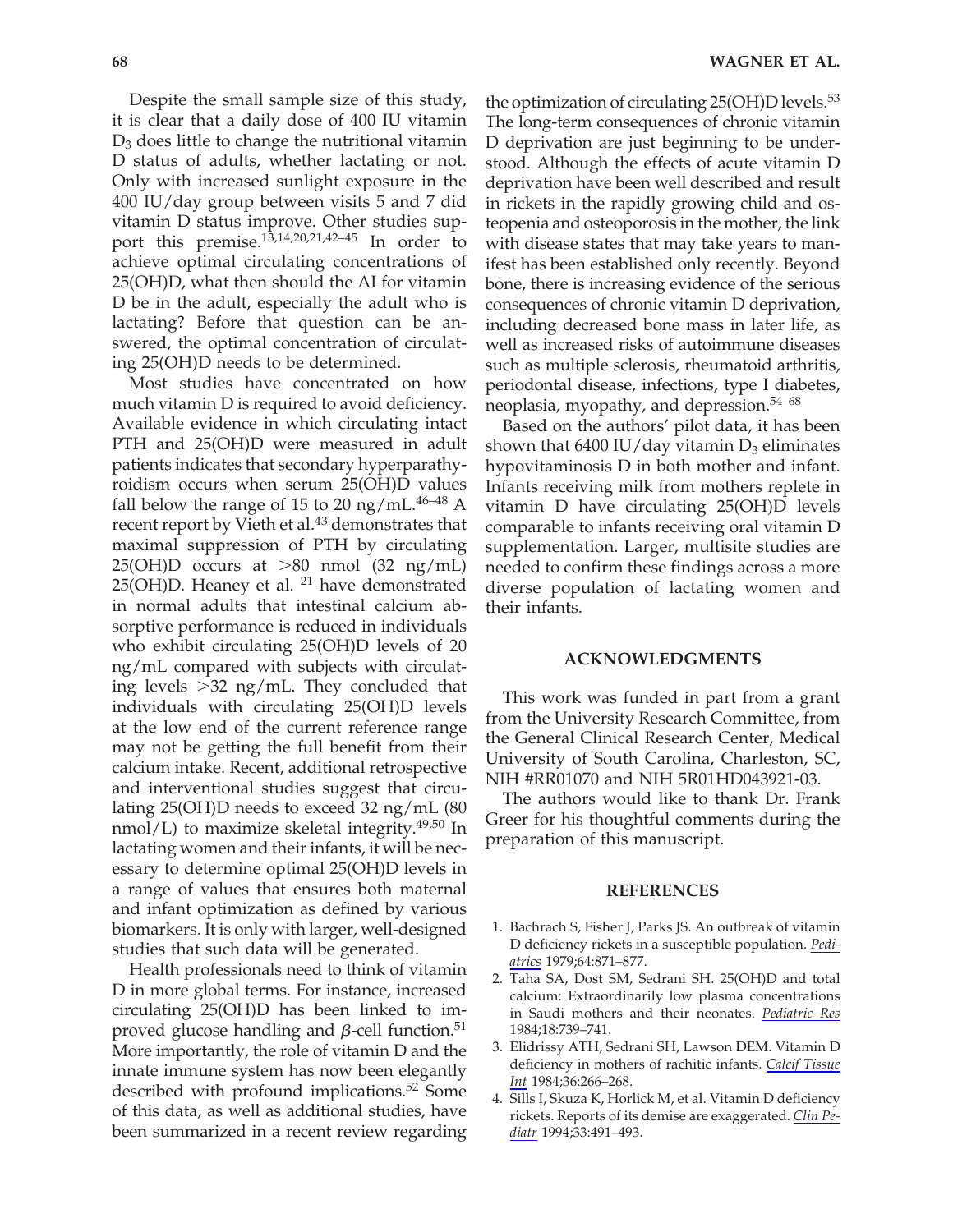#### **VITAMIN D SUPPLEMENTATION DURING LACTATION 69**

- 5. Eugster EA, Sane KS, Brown DM. Need for a policy change to support vitamin D supplementation. *Minnesota Med* 1996;79:29–32.
- 6. Hollis BW, Wagner CL. Assessment of dietary vitamin D requirements during pregnancy and lactation. *Am J Clin Nutr* 2004;79:717–726.
- 7. Hollis BW, Wagner CL. Vitamin D requirements during lactation: High-dose maternal supplementation as therapy to prevent hypovitaminosis D in both mother and nursing infant. *Am J Clin Nutr* 2004;80S:1752S–1758S.
- 8. Gartner L, Greer F, Breastfeeding So, Nutrition Co. Prevention of rickets and vitamin D deficiency: New guidelines for vitamin D intake. *Pediatrics* 2003;111(4): 908–910.
- 9. Kreiter S. The reemergence of vitamin D deficiency rickets: The need for vitamin D supplementation. *AMB News* 2001;7:1,5.
- 10. Breastfeeding. So. Breastfeeding and the use of human milk. *Pediatrics* 2005;115:496–506.
- 11. Shaikh U, Alpert P. Practices of vitamin D recommendation in Las Vegas, Nevada. *J Human Lact* 2004;20(1):56–61.
- 12. Committee S. Standing Committee on the Scientific Evaluation of Dietary Reference Intakes. *Dietary Reference Intakes: Calcium, Phosphorus, Magnesium, Vitamin D and Fluoride*. National Academy Press, Washington, DC, 1997.
- 13. Heaney RP, Davies KM, Chen TC, et al. Human serum 25-hydroxycholecalciferol response to extended oral dosing with cholecalciferol. *Am J Clin Nutr* 2003;77: 204–210.
- 14. Vieth R, Chan PCR, MacFarlane GD. Efficacy and safety of vitamin  $D_3$  intake exceeding the lowest observed adverse effect level (LOAEL). *Am J Clin Nutr* 2001;73(2):288–294.
- 15. Ala-Houhala M. 25(OH)D levels during breast-feeding with or without maternal or infantile supplementation of vitamin D. *J Pediatr Gastroenterology Nutr* 1985;4:220–226.
- 16. Ala-Houhala M, Koskinen T, Terho A, et al. Maternal compared with infant vitamin D supplementation. *Arch Dis Child* 1986;61:1159–1163.
- 17. Armas L, Hollis BW, Heaney RP. Vitamin  $D_2$  is much less effective than vitamin D<sub>3</sub> in humans. *J Clin Endocrinal Metab* 2004;89:5387–5391.
- 18. Cancela L, LeBoulch N, Miravet L. Relationship between the vitamin D content of maternal milk and the vitamin D status of nursing women and breastfed infants. *J Endocrinol* 1986;110:43–50.
- 19. Greer FR, Marshall S. Bone mineral content, serum vitamin D metabolite concentrations and ultraviolet B light exposure in infants fed human milk with and without vitamin D<sub>2</sub> supplements. *J Pediatr* 1989;114: 204–212.
- 20. Vieth R. Vitamin D supplementation, 25-hydroxy-vitamin D concentrations, and safety. *Am J Clin Nutr* 1999;69:842–856.
- 21. Heaney R, Dowell M, Hale C, Bendich A. Calcium absorption varies within the reference range for serum 25-hydroxyvitamin D. *J Am College Nutr* 2003;22(2): 142–146.
- 22. Coffin CF, Labbok MH, Belsey M. Breastfeeding definitions. *Contraception* 1997;55:323–325.
- 23. Block G, DiSogra C. *Validation, Self-Administered, in Low-Income White, African-American and Hispanic Women*. Food and Nutrition Service, U.S. Department of Agriculture, Alexandria, VA, 2001.
- 24. Block G, Thompson FE, Hartman AM, et al. Comparison of two dietary questionnaires validated against multiple dietary records collected during a 1–year period. *J Am Diet Assoc* 1992;92:686–693.
- 25. Mares-Perlman JA, Klein BEK, Klein R, et al. A diet history questionnaire ranks nutrient intakes in middle-aged and older men and women similarly to multiple food records. *J Nutr* 1993;123:489–501.
- 26. Coates RJ, Eley JW, Block G, et al. An evaluation of a food frequency questionnaire for assessing dietary intake of specific carotenoids and vitamin E among lowincome black women. *Am J Epidemiol* 1991;134: 658–671.
- 27. Sinha R, Patterson BH, Mangels AR, et al. Determinants of plasma vitamin E in health males. *Cancer Epidemiol Biomarkers Prev* 1993;2:473–479.
- 28. Sobell J, Block G, Koslowe P, Tobin J, Andres R. Validation of a retrospective questionnaire assessing diet 10–15 years ago. *Am J Epidemiol* 1989;130:173–187.
- 29. Hollis BW. Comparison of equilibrium and disequilibrium assay conditions for ergocalciferol, cholecalciferol and their major metabolites. *J Steroid Biochem* 1984:81–86.
- 30. Greer FR, Hollis BW, Napoli JL. High concentrations of vitamin  $D_2$  in human milk associated with pharmacologic doses of vitamin D<sub>2</sub>. *J Pediatrics* 1984;105: 61–64.
- 31. Hollis BW. Individual quantitation of vitamin  $D_2$ , vitamin  $D_3$ , 25(OH) $D_2$  and 25(OH) $D_3$  in human milk. *Analytical Biochem* 1983;131:211–219.
- 32. Hollis BW, Pittard WB. Evaluation of the total fetomaternal vitamin D relationships at term: Evidence for racial differences. *J Clin Endorcrinol Metab* 1984;59: 652–657.
- 33. Hollis BW, Kamerud JQ, Selvaag SR, Lorenz JD. Determination of vitamin D status by radioimmunoassay with a 125I-labeled tracer. *Clin Chem* 1993;39: 529–533.
- 34. Gillings D, Koch G. The application of the principle of intention-to-treat in the analysis of clinical trials. *Drug Inf J* 1991;25:411–424.
- 35. *SAS Software* [computer program]. Version 8.2 for Windows 95/98. SAS Institute, Inc., Cary, NC, 1999–2001.
- 36. Hollis BW, Pittard WB, Reinhardt TA. Relationships among vitamin D, 25(OH)D, and vitamin D-binding protein concentrations in the plasma and milk of human subjects. *J Clin Endocrinol Metab* 1986;62:41–44.
- 37. Hollis B, Roos B, Lambert P. Vitamin D and its metabolites in human and bovine milk. *J Nutr* 1981;111:1240–1248.
- 38. Reeve LE, Chesney RW, Deluca HF. Vitamin D of human milk: Identification of biologically active forms. *Am J Clin Nutr* 1982;26:122–126.
- 39. Takeuchi A, Okano T, Tsugawa H, et al. Effects of er-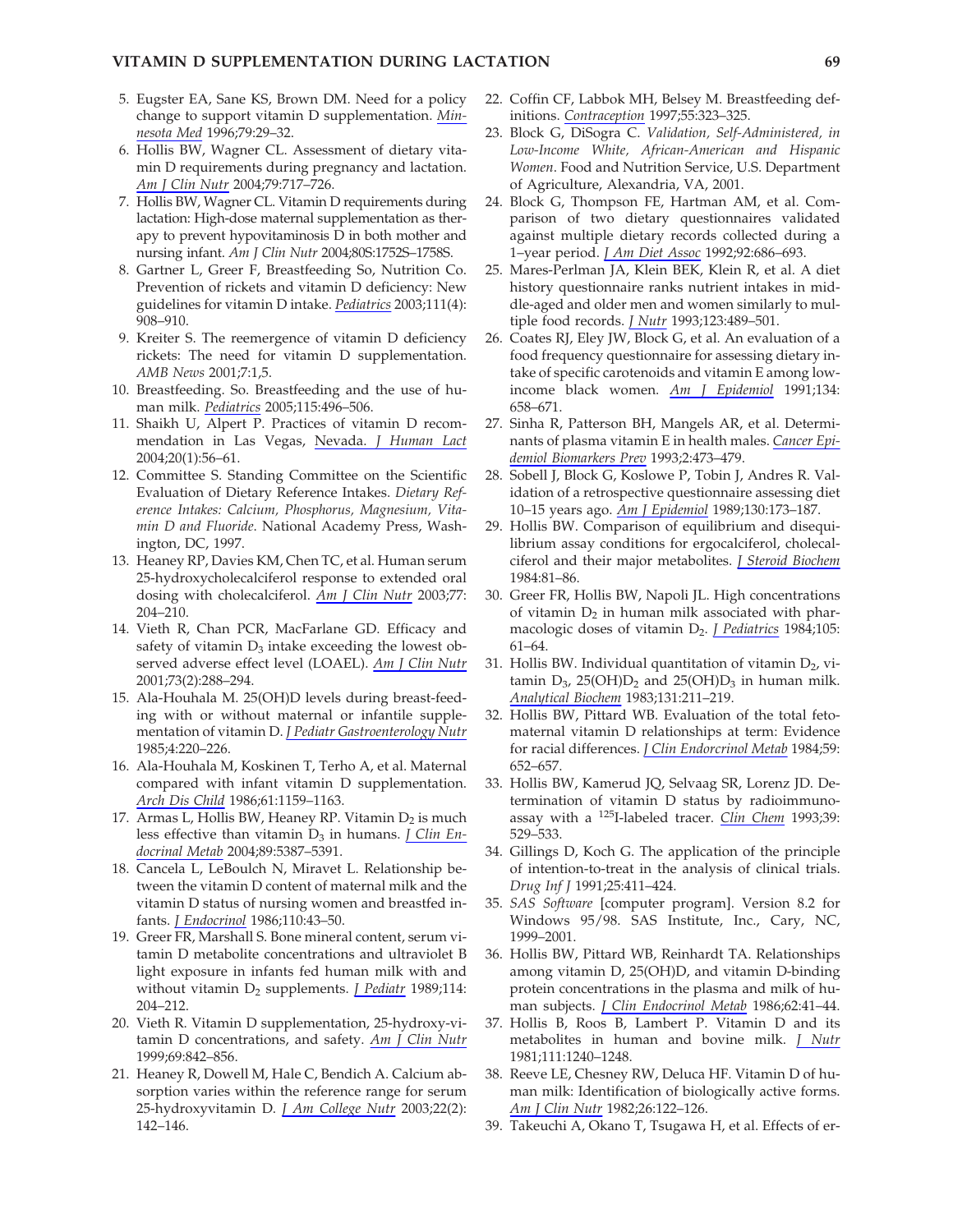gocalciferol supplementation on the concentration of vitamin D and its metabolites in human milk. *J Nutr* 1989;119:1639–1646.

- 40. Greer FR, Hollis BW, Cripps DJ, Tsang RC. Effects of maternal ultraviolet B irradiation on vitamin D content of human milk. *J Pediatr* 1984;105:431–433.
- 41. Specker BL, Tsang RC, Hollis BW. Effect of race and diet on human milk vitamin D and 25(OH)D. *Am J Dis Child* 1985;139:1134–1137.
- 42. Dawson-Hughes B, Heaney RP, Holick MF, et al. Vitamin D Round Table. *Nutritional Aspects of Osteoporosis*, 2nd ed. Elsevier Science, St. Louis, 2004.
- 43. Vieth R, Ladak Y, Walfish P. Age-related changes in the 25-hydroxyvitamin D versus parathyroid hormone relationship suggest a different reason why older adults require more vitamin D. *J Clin Endocrinal Metab* 2003;88:185–191.
- 44. Vieth R, Cole D, Hawker G, Trang H, Rubin L. Wintertime vitamin D insufficiency is common in young Canadian women, and their vitamin D intake does not prevent it. *Eur J Clin Nutr* 2001;55:1091–1097.
- 45. Heaney R, Abrams S, Dawson B, et al. Peak bone mass. *Osteoporos Int* 2001;11:985–1009.
- 46. Gloth FM, Tobin JD, Sherman SS, Hollis BW. Is the recommended daily allowance for vitamin D too low for the homebound elderly? *J Am Geriatric Soc* 1991;39:137–141.
- 47. Lips P, Wiersinga A, Van Ginkel FC, et al. The effect of vitamin D supplementation on vitamin D status and parathyroid function in elderly subjects. *J Clin Endocrinol Metab* 1988;67:644–650.
- 48. Gloth FM, Gundberg CM, Holllis BW, et al. Vitamin D deficiency in homebound elderly persons. *JAMA* 1995;274:1683–1686.
- 49. Bischoff-Ferrari H, Dietrich T, Orav E, Dawson-Hughes B. Positive association between 25(OH)D levels and bone mineral density: A population-based study of younger and older adults. *Am J Med* 2004;116:634–639.
- 50. Meier C, Woitge H, Witte K, et al. Supplementation with oral vitamin  $D_3$  and calcium during winter prevents seasonal bone loss: A randomized controlled open-label prospective trial. *J Bone Mineral Res* 2004;19:1221–1230.
- 51. Chiu K, Chu A, Go V, Soad M. Hypovitaminosis D is associated with insulin resistance and beta cell dysfunction. *Am J Clin Nutr* 2004;79:820–825.
- 52. Liu P, Stenger S, Li H, et al. Triggering of vitamin D receptor-dependent antimicrobial response by human toll like receptor 2/1. *Science* 2006;311:1770–1772.
- 53. Hollis BW. Circulating 25-hydroxyvitamin D levels indicative of vitamin sufficiency: Implications for establishing a new effective DRI for vitamin D. *J Nutr* 2005;135:317–322.
- 54. Merlino L, Curtis J, Mikuls T, et al. Vitamin D intake is inversely associated with rheumatoid arthritis. *Arthritis Rheum* 2004;50(1):72–77.
- 55. Holick MF. Vitamin D: Importance in the prevention

of cancers, type 1 diabetes, heart disease, and osteoporosis. *Am J Clin Nutr* 2004;79:362–371.

- 56. Fronczak CM, Barón AE, Chase HP, et al. In utero dietary exposures and risk of islet autoimmunity in children. Diabetes Care 2003;26:3237–3242.
- 57. Hypponen E, Laara E, Reunanen A, et al. Intake of vitamin D and risk of type 1 diabetes: A birth-cohort study. *Lancet* 2001;358:1500–1503.
- 58. Zamora SA, Rizzoli R, Belli DC, Slosman DO, Bonjour JP. Vitamin D supplementation during infancy is associated with higher bone mineral mass in prepubertal girls. *J Clin Endocrinol Metab* 1999;84:4541–4543.
- 59. Garland C, Comstock G, Garland F, et al. Serum 25(OH)D and colon cancer: Eight-year prospective study. *Lancet* 1989;2:1176–1178.
- 60. Garland F, Garland C, Gorham E, Young J. Geographic variation in breast cancer mortality in the United States: A hypothesis involving exposure to solar radiation. *Prev Med* 1990;19:614–622.
- 61. Lefkowitz E, Garland C. Sunlight, vitamin D, and ovarian cancer mortality rates in US women. *Int J Epidemiol* 1994;23:1133–1136.
- 62. Platz EA, Hankinson SE, Hollis BW, et al. Plasmas 1,25-dihydroxy-and 25-hydroxyvitamin D and adenomatous polyps of the distal colorectum. *Cancer Epidemiol Biomarkers Prev* 2000;9:1059–1065.
- 63. Prabhala A, Garg R, Dandona P. Severe myopathy associated with vitamin D deficiency in western New York. *Arch Internal Med* 2000;160:1199–1203.
- 64. Gloth FM, Alam W, Hollis BW. Vitamin D versus broad-spectrum phototherapy in the treatment of seasonal affective disorder. *J Nutr Hlth Aging* 1999;3:5–7.
- 65. Krall EA, Wehler C, Garcia RI, et al. Calcium and vitamin D supplements reduce tooth loss in the elderly. *Am J Med* 2001;111(6):452–456.
- 66. Dietrich T, Joshipura KJ, Dawson-Hughes B, Bischoff-Ferrari HA. Association between serum concentrations of 25-hydroxyvitamin D3 and periodontal disease in the US population. *Am J Clin Nutr* 2004; 80(1):108–113.
- 67. Munger K, Zhang S, O'Reilly E, et al. Vitamin D intake and incidence of multiple sclerosis. *Neurology* 2004;62:60–65.
- 68. Hayes CE. Vitamin D: A natural inhibitor of multiple sclerosis. *Proc Nutr Soc* 2000;59:531–535.

Address reprint requests to: *Carol L. Wagner, M.D. Department of Pediatrics Medical University of South Carolina 173 Ashley Avenue P.O. Box 250513 Charleston, SC 29425*

*E-mail:* wagnercl@musc.edu